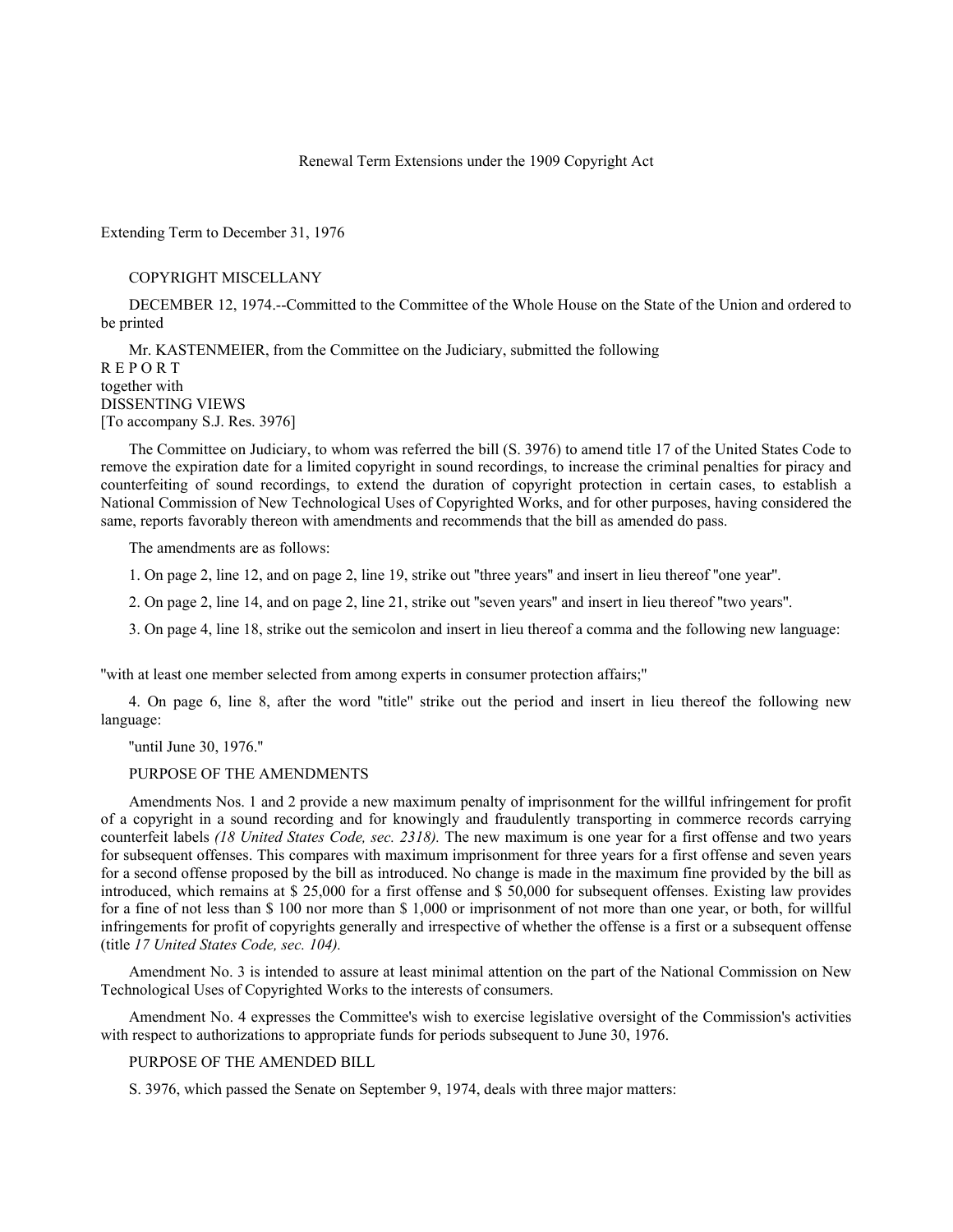1. It would render permanent the expiring prohibition against piracy of sound recordings and maximum existing imprisonment penalties for willful infringement for profit and for counterfeiting of sound recordings (sections 101, 102, and 103);

2. It would extend the duration of expiring copyrights in certain cases (section 104), and

3. It would establish a National Commission on New Technological Uses of Copyrighted Works (sections 201- 208).

#### STATEMENT

# **PIRACY PROVISIONS**

Sections 101, 102, and 103 of S. 3976, as amended are identical in effect with the provisions of H.R. 13364, as amended, which passed the House on October 8, 1974, and has since been pending in the Senate Judiciary Committee. For parliamentary reasons it has now become desirable for the House to pass the identical provisions (also amended as to penalties) in enacting S. 3976. No reason appears, moreover, why we should not adopt the statement made in the report on H.R. 13364 (H. Rept. 93-1389) which in part reads as follows:

# **(1) ELIMINATION OF TERMINATION DATE**

During the 92nd Congress the Committee became aware of allegations of widespread unauthorized reproduction of phonograph records and tapes. Trade sources had estimated the annual volume of such piracy to be in excess of \$ 100 million and the annual value of legitimate prerecorded tape sales at approximately \$ 300 million. In this context the Committee reported that the pirating of records and tapes was not only depriving legitimate manufacturers of substantial income, but of equal importance, that it was denying performing artists and musicians of royalties and contributions to pension and welfare funds (Sen. Rept. 92-487, Sept. 22, 1971, p.2). For these reasons, the Committee recommended and the Congress enacted Public Law 92-140. The grant of a copyright in sound recordings, was, however, limited to sound recordings fixed, published, and copyrighted on and after February 15, 1972 (the effective date of the bill), and before January 1, 1975.

''The Committee explained that the purpose of the terminal limitation was to ''provide a period for further consideration of various alternatives for solving the problems in this area, before resorting to permanent legislative enactment.'' It also observed that by January 1, 1975, the protection of sound recordings might be part of a copyright law revision.

''Since the enactment of Public Law 92-140, no satisfactory alternative to the approach taken in that measure has presented itself. Moreover, although the other body has now passed a copyright revision bill (S. 1361) which incorporated the provisions of H.R. 13364 dealing with sound recordings, it is not realistic to expect that a completed copyright law revision measure containing permanent sound recordings legislation will have passed both Houses in identical form by the end of the calendar year.

The Subcommittee hearing on H.R. 13364, at which the legislation was supported by the Department of State, Justice Commerce, by the Register of Copyrights, and by witnesses on behalf of the private sector, disclosed no reason why the protection of sound recordings should be permitted to lapse. Indeed the Department of State predicts that a lapse in protection may trigger an increase in piracy and confront the industry with disastrous economic consequences.

Concerning the perpetuation of protection without lapse, the Register of Copyrights testified:

''Both record produces and performers benefit from this legislation since their respective creative contributions, typically governed by contracts, are recognized and protected. There is no question in my mind that tape piracy is fundamentally anticompetitive. As I stated in my testimony before the predecessor of your Subcommittee in 1971, piracy tends to increase the price of legitimate recordings; this is because the record producers lose sales volume on their 'hit records,' which must return sufficient gross to cover losses on other recordings. No pirate duplicates a loser. The public pays for piracy in the end. The Copyright Office firmly believes that what the public pays for recorded music should go to creators rather than scavengers.''

The perpetuation of protection without lapse cannot await enactment of a revision bill. It requires separate legislation that can be promptly enacted.

Beyond this, the Government witnesses have called to the attention of the Subcommittee that the United States has become the eighth state to become a member of the Convention for the Protection of Producers of Phonograms Against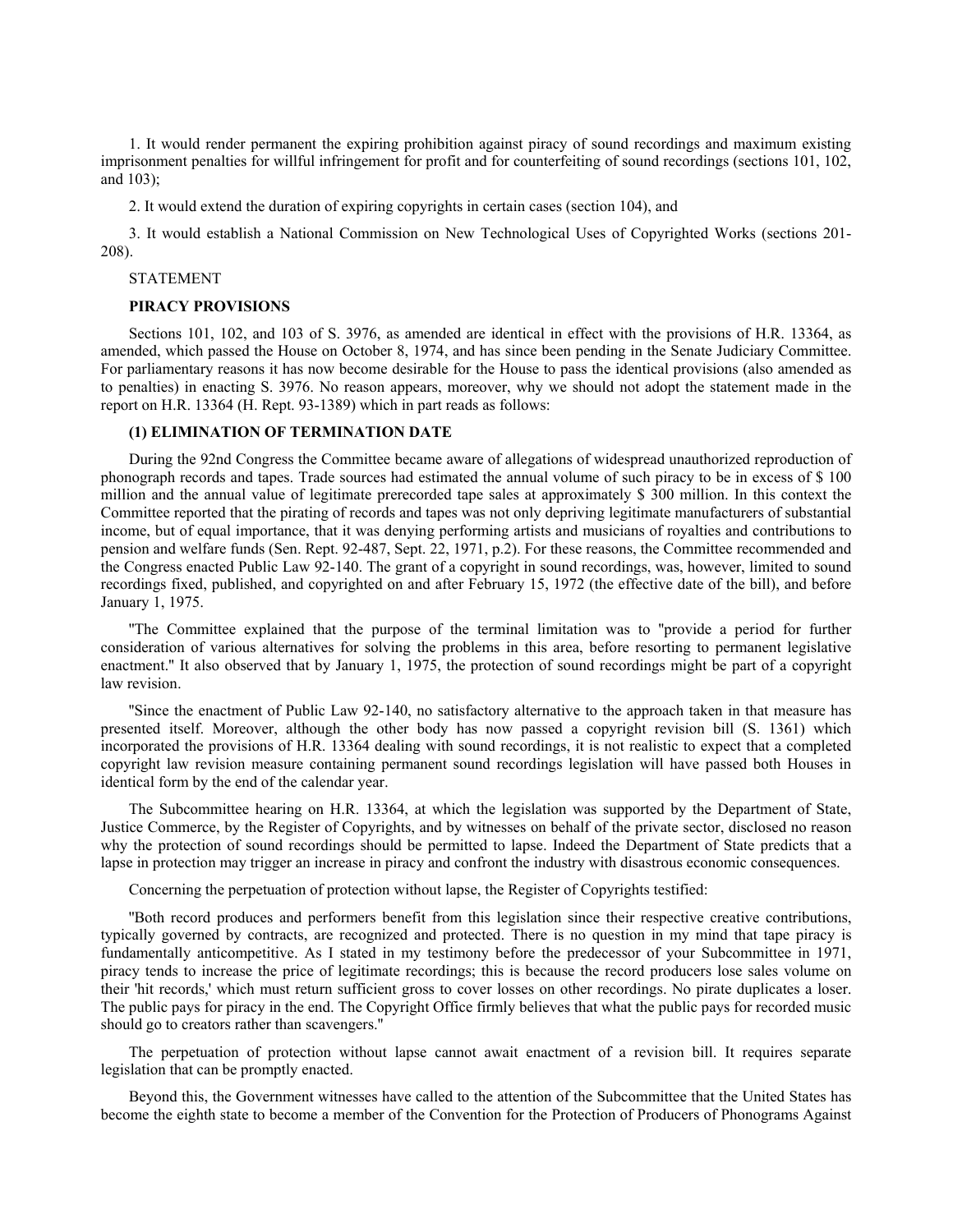Unauthorized Duplication of their Phonograms (Phonogram Convention). This treaty requires the contracting states to protect the nationals of other contracting states against piracy of sound recordings. The Department of State reports that H.R. 13364 is the implementing legislation for the Phonogram Convention and is essential for meeting of international commitments. The first paragraph of H.R. 13364, by repealing the January 1, 1975, expiration date of Public Law 92- 140, meets these commitments.

#### **(2) PENALTY CHANGES**

Beside removing the expiration date in Public Law 92-140 H.R. 13364 would increase the penalty for infringing sound recordings willfully and for profit, and for knowingly and fraudulently transporting records carrying counterfeit labels (18 U.S. Code, sec. 2318). Present law punishes such behavior by a fine of not less than \$ 100 or more than \$ 1,000 or imprisonment of more than one year, or both. H.R. 13364 would impose a maximum imprisonment of three years or a maximum fine of \$ 25,000, or both, for a first offense and a maximum imprisonment of seven years or a maximum fine of \$ 50,000 or both, for subsequent offenses.

The reason given in support of this very substantial proposed increase in penalties is that record piracy is so profitable that ordinary penalties fail to deter prospective offenders.

The Committee recognizes the force of the argument and agrees that the economic penalties should be substantial. It accordingly adopts the provisions creating maximum fines of \$ 25,000 and \$ 50,000, for first and subsequent offenses respectively.

With respect to the penalty of imprisonment, however, the Committee is reluctant to sanction the proposed maxima of three years and seven years for what is essentially an economic offense. We believe that the present one year maximum imprisonment should be retained for cases involving a first offense. With respect to subsequent offenses, however, we believe this maximum may appropriately be doubled. The Subcommittee thus recommends a two-year maximum for offenses subsequent to the first.

# SECTION-BY-SECTION ANALYSIS

The first section of H.R. 13364, as amended, amends section 3 of Public Law 92-140 by eliminating the December 31, 1974, expiration date of the newly created copyright protection of sound recordings. The subject legislation does not affect the existing exclusion from coverage of sound recordings fixed, published, and copyrighted before February 15, 1972 (the effective date of P.L. 92-140).

Section 2 of H.R. 13364, as amended, amends the copyright law *(17 U.S. Code, sec. 104,)* [sic] making the willful infringement for profit of sound recordings subject to a fine of not more than \$ 25,000 or imprisonment of not more than one year, or both, for a first offense and a fine of not more than \$ 50,000 or imprisonment of not more than two years, or both, for a subsequent offense. Existing penalties, applicable to willful infringements for profit of copyrights generally, prescribes imprisonment for not exceeding one year or a fine of not less than \$ 100 nor more than \$ 1,000, or both.

Section 3 of H.R. 13364, as amended, makes an identical change in identical provisions of title *18, United States Code, section 2318.* Under the amendment, whoever knowingly and with fraudulent intent transfers in commerce a phonograph record bearing a counterfeit label will be subject to a fine of not more than \$ 25,000 or imprisonment of not more than one year, or both, for a first offense and a fine of not more than \$ 50,000 or imprisonment of not more than two years, or both, for a subsequent offense.

## EXTENSION OF EXPIRING COPYRIGHTS

Section 104 of Title I of the legislation would extend until December 31, 1976 the copyright in works now in their second term of copyright and due to expire on December 31, 1974. This section will not result in any cost to the United States. The Committee is advised that copyright in approximately 124,000 works will expire on December 31 of this year unless an interim extension of the term is passed. Of this total, approximately two-thirds are musical compositions. The Copyright Office estimates that an additional 13,350 copyrights are due to expire in calendar year 1975 and 15,300 in calendar year 1976. By the end of 1976 the total of copyrights affected by interim extension legislation would be approximately 153,500.

If section 104 is enacted, it will be the ninth in a series of interim extensions of the renewal term of expiring copyrights, which began with Public Law 87-668 in 1962. The first three-year interim extension was followed by a twoyear extension, Public Laws 89-142, then by five successive one-year extensions, Public Laws 90-141, 90-416, 90-147,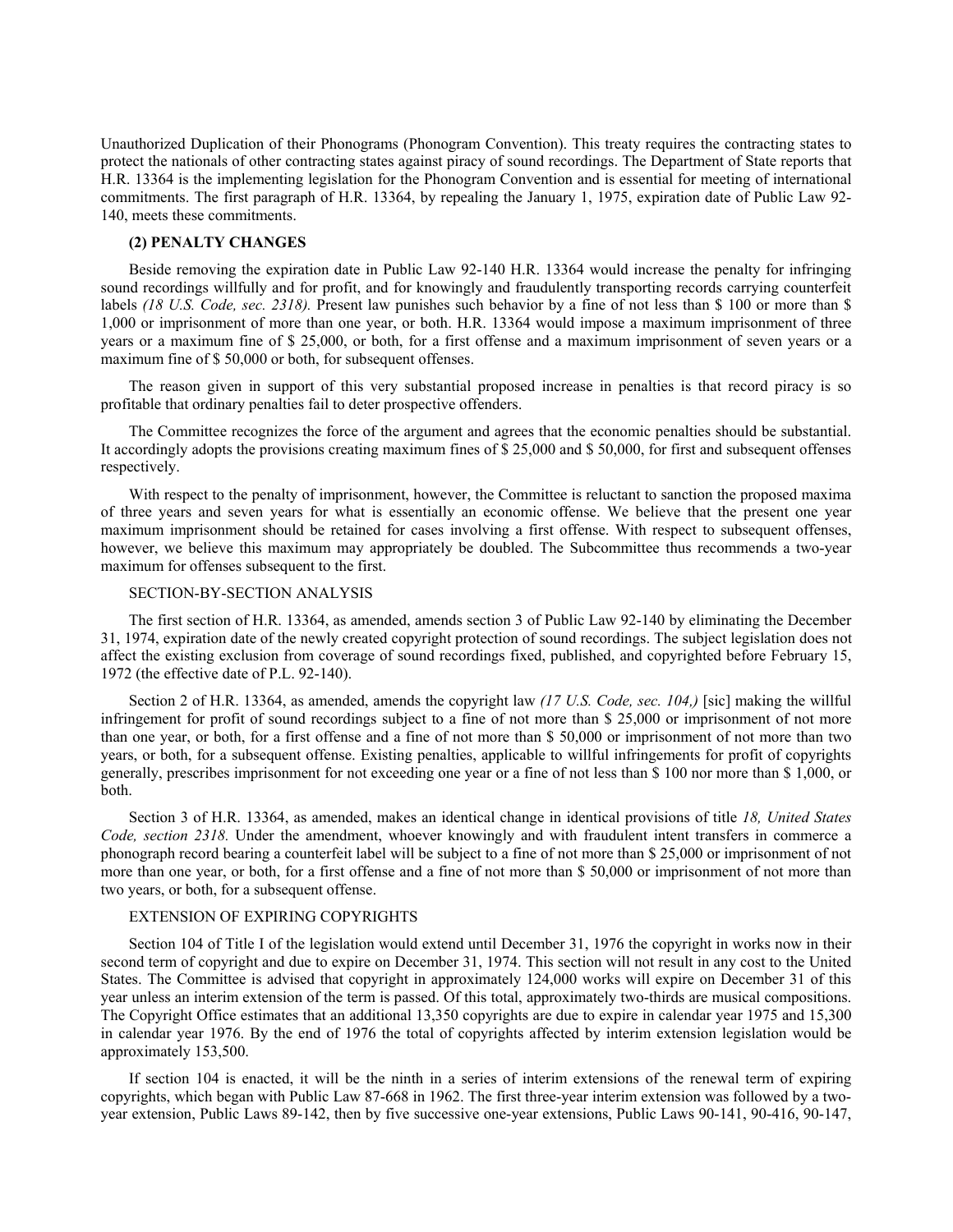91-555, and 92-170, and finally by another two-year extension, Public Law 92-566, which expires at the end of this year. S. 3976 would add another two-year extension, ending on December 31, 1976.

The principal justification for the extensions has been the bill for general revision of the copyright law, which would add 19 years to the renewal term of all subsisting copyrights, making a total term of 75 years. In the past, support of these temporary extensions was thought warranted under the view that a total 75-year term for subsisting copyrights was fully justified. As long as the revision bill providing a 75-year term was progressing toward enactment, it was thought undesirable to allow subsisting copyrights to expire while the bill was moving through the necessary legislative process. Families of authors and in a few instances authors themselves, as well as assignees and successors of assignees are direct beneficiaries of the royalties from the majority of these copyrights, and it seemed drastic to permit their works to fall into the public domain during active legislative consideration of a bill that would definitively extend the term in all subsisting copyrights. It should be noted that in no case would any of these works be given protection longer than the 75-year term which is established as the norm under the revision bill, S. 1361, which passed the Senate on the same day as did S. 3976.

The revision bill became stalled in the Senate because of a dispute over rights in cable television transmissions, an issue completely unrelated to the length of copyright term.

Senate passage of S. 1361 on September 9, 1974, by a margin of 70 to 1, warrants the view that considerable legislative momentum has been regained by the revision project. Indeed the prospect for revision seems brighter than at any time since 1967.

A total of 150,000 copyright properties are caught up in the question of extension by the end of 1976. About twothirds of these works are musical compositions, and in the bulk of these cases the families of composer-authors or their heirs, as well as a few authors and assignees will benefit personally from royalty payments flowing from these works.

In short, the Committee believes that the status and prospects of the general revision bill do provide the justification for another interim extension.

### NATIONAL COMMISSION ON NEW TECHNOLOGICAL USES OF COPYRIGHTED WORKS

Title II of S. 3976 would create a National Commission on New Technological Uses of Copyrighted Works in the Library of Congress. This study commission was first proposed in a separate bill in the Senate, S. 2216, and passed that body in the first session of the 90th Congress. The proposal was later included as Title II of a package bill (including the copyright revision bill as Title I and the design protection bill as Title III) in the Senate Judiciary Committee print of S. 543 in December, 1969. This same format has been followed in the successive copyright general revision bills in the Senate. The National Commission proposal passed the Senate twice on September 9 of this year: first as part of the copyright general revision package, S. 1361, and then as Title II of S. 3976, the bill under consideration.

The Commission would study and compile data on the use of copyrighted works ''in conjunction with automatic systems capable of storing, processing, retrieving, and transferring information, and ... by various forms of machine reproduction, not including reproduction by or at the request of instructors for use in face-to-face teaching activities.''

Twelve members of the Commission would be appointed by the President with four each from among three groups:

- 1. Authors and copyright owners;
- 2. Copyright users; and

3. The general public. The Committee's amendment No. 3 requires that at least one of the four public members shall be selected from among experts in consumer protection affairs. The Librarian of Congress would serve as the thirteenth voting member, and the Register of Copyrights would serve *ex officio* as a nonvoting member. The supporting staff, headed by an Executive Director, would be an administrative part of the Library of Congress.

Within three years enactment of the bill, a final Commission Report would be made, including recommendations for changes in the copyright law for the twin purposes of assuring access to copyrighted works while providing appropriate recognition of proprietary interests. An interim report would be due within one year after the first Commission meeting.

The inadequacy of the present law to deal with the range of problems arising from the use of copyrighted works in computer systems is well-recognized. Moreover, even though section 108 of the revision bill deals with certain aspects of library photocopying, and other aspects of the problem are now before the Supreme Court in the *Williams and*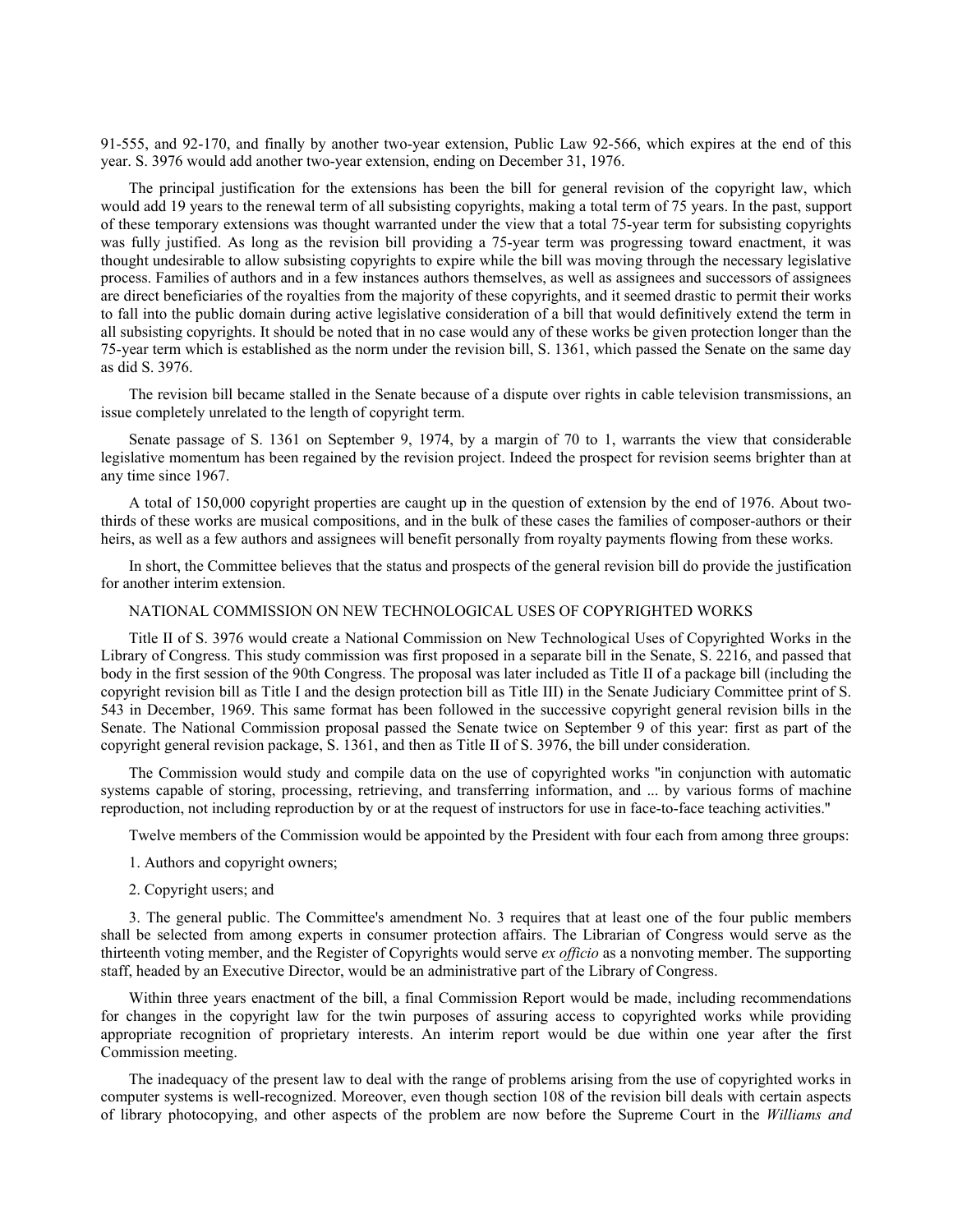*Wilkins* case, neither enactment of the revision bill nor a definitive decision in the lawsuit can be expected to solve the copyright problems presented by library photocopying or reprography generally. Both of these important public issues urgently need to be studied in depth by recognized experts, and to be reviewed by a commission or other organized body representing all of the interests affected. It is for this reason the Committee is advised that the Copyright Office has supported creation of a National Commission either as part of the general revision bill or, if necessary, as separate legislation.

The Committee agrees that it is not necessary to await enactment of the general revision package before undertaking the studies and consultations contemplated in Title II of S. 3976. We share the hope of the Register of Copyrights that the studies and consultations needed to provide solutions to the copyright problems presented by reprography and the storage and transfer of information will be undertaken without further delay, and that they may be considered independent of the general revision bill itself.

# SECTIONAL ANALYSIS OF TITLE II

An analysis of the provisions of Title II (sections 201-208) follows:

Section 201(a) establishes the Commission in the Library of Congress. Section 201(b) defines the purpose of the Commission as the study and compilation of data on the reproduction and use of copyrighted works (1) in automatic systems capable of storing, processing, retrieving, and transferring information, and by various forms of machine reproductions, not including reproduction by instructors for use in face-to-face teaching activities; (2) and the creation of new works by the application or intervention of automatic systems or machine reproduction. It is further provided that the Commission shall make recommendation as to such changes in copyright law or procedures that may be necessary to assure for such purposes access to copyrighted works, and to provide recognition of the rights of copyright owners.

Section 202(a) provides that the Commission shall be composed of 13 members as follows: four members, selected from authors and other copyright owners; four members selected from users of copyrighted works; four nongovernmental members selected from the public generally [at this point the Committee's amendment No. 3 requires at least one of the public members shall be selected from among experts in consumer protection affairs], all to be appointed by the President; and the Librarian of Congress.

Section 202(b) provides that the President shall appoint a Chairman and Vice Chairman from among the four members selected from the public and the Register of Copyrights shall serve as a nonvoting member of the Commission.

Section 202(c) defines a quorum. Section 202(d) provides for the filling of vacancies on the Commission.

Section 203(a) specifies the compensation to be received by members of the Commission. Section 203(b) provides that officers or employees of the Federal Government shall serve on the Commission without compensation, other than expenses.

Section 204(a) authorizes the Commission to appoint a staff which shall be an administrative part of the Library of Congress. This staff shall be under the exclusive control of the Commission and its Executive Director. The staff should be composed of individuals who are knowledgeable in those areas which are relevant to the work of the Commission and should not be limited solely to specialist in copyright law. Section 204(b) authorizes the Commission to procure temporary and intermittent services.

Section 205 authorizes the appropriations of such sums as may be necessary to carry out the provisions of this legislation [at this point the Committee's amendment No. 4 limits the authorization to appropriate funds to funds for the period preceding June 30, 1976].

Section 206(a) requires that the Commission shall submit to the President and the Congress within 1 year of its first meeting a preliminary report on its activities. Section 206(b) directs the Commission to submit a final report within 3 years after the effective date of this legislation. Section 206(c) authorizes the Commission to publish certain interim reports.

Section 207(a) authorizes the Commission to hold hearings, administer oaths and require, by subpena or otherwise, the attendance of witnesses and the production of documents. Section 207(b) provides authorization for various meetings, seminars or conferences.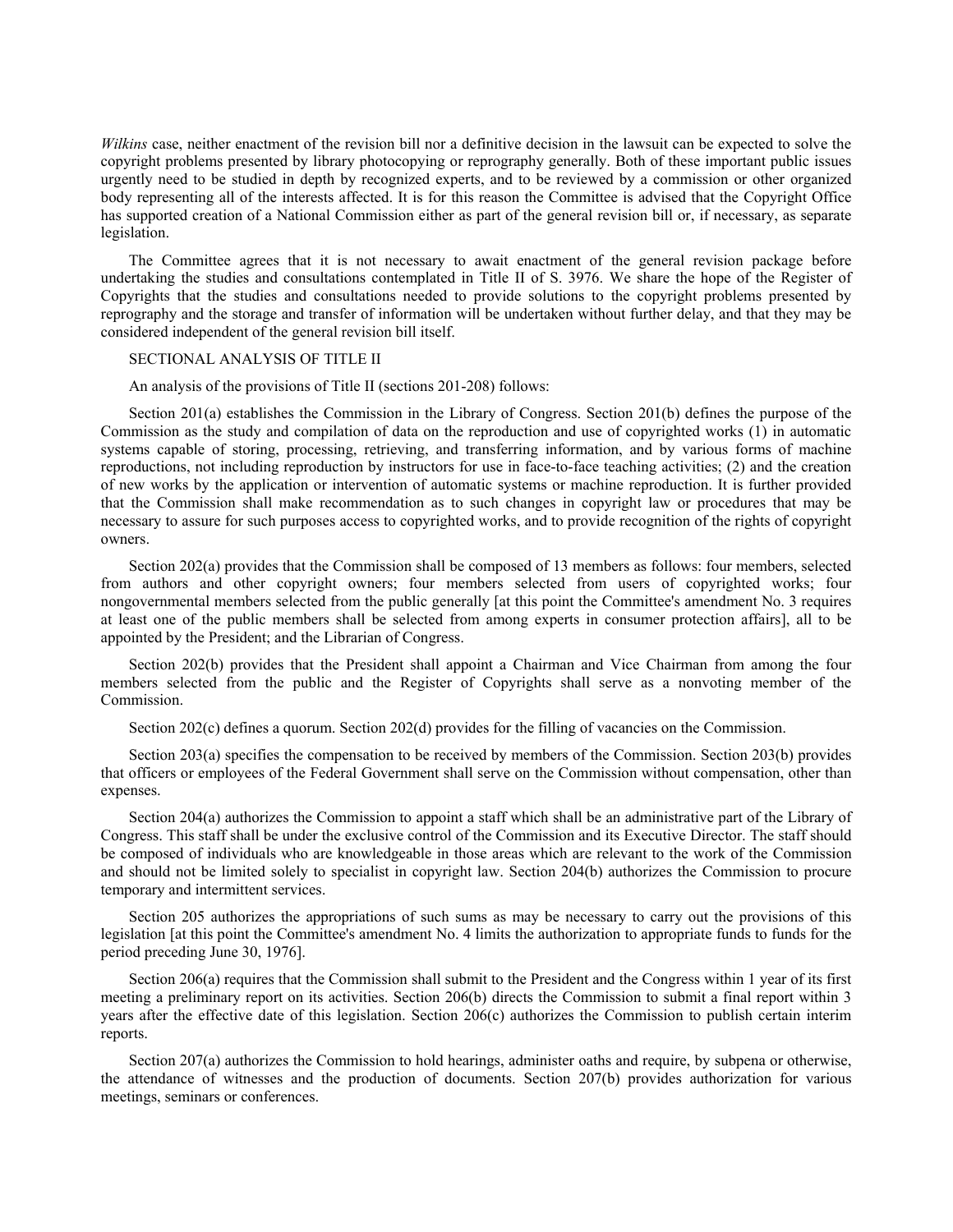Section 208 provides that the Commission shall terminate 60 days after the submission of its final report.

### COST TO THE UNITED STATES

With respect to the piracy provisions (sections 101, 102, and 103), the Library of Congress advises the Committee as follows:

Sections 101, 102, and 103 of Title I would make the sound recording copyright a permanent feature of title 17 U.S.C., increase the criminal penalties for infringement of a sound recording copyright, under section 104 of that title, and increase the criminal penalties for counterfeit records under title 18 U.S.C. The Copyright Office estimates that claims to copyright in 15,000 sound recordings will be registered per year, and that approximately \$ 216,000 will be needed to support this operation. There will be a return of \$ 90,000 in fees to the Copyright Office, based on the present registration fee of \$ 6.00. In addition to the fees, 30,000 deposit copies will be received with an estimated value of \$ 150,000.

The enactment of the interim extension of renewal terms (section 104) will entail no cost to the United States.

With respect to the Commission, the Librarian has advised as follows:

Title II of S. 3976 would create a National Commission on New Technological Uses of Copyrighted Works, with the mandate to examine these uses and to recommend changes in the copyright law to deal with them. The Commission would report on the problem of machine reproduction of copyrighted works by photocopying machines and similar methods after one year, and would complete its work within three years.

In estimating the cost to the United States of this Commission, the Copyright Office has projected a staff of 45 technical, legal, and clerical personnel to support the work of the 13 Commission members. However, the full complement of staff would not be reached until the final year of the Commission; hence the cost the first year is slightly over half the cost for the third and final year of the Commission's life. The Copyright Office has prepared the following estimate of the cost to the United States for the salaries of the 12 nongovernmental Commission members and the supporting staff and for all expenses, including travel, space, furniture, equipment, utilities, supplies, and printing:

#### Click here to view image.

Although the Committee recognizes that cost estimates of this character must often be rough, and although it tentatively accepts and adopts these estimates, the Committee serves notice that it intends to exercise its oversight function and to keep itself informed with respect to these substantial expenditures. Expenditures of the magnitude of those here involved cannot be allowed to occur without close legislative scrutiny.

# RECORD VOTE

The Committee decided to report S. 3976 favorably to the House as above amended by roll call vote at a meeting held on December 11, 1974, at which 21 members voted ''Aye'' and seven members voted ''Nay.''

### COMMUNICATION

#### COMMUNICATION

Attached hereto and made part hereof is a copy of a letter dated November 18, 1974, from the Librarian of Congress to the Chairman of the Committee on the Judiciary, dealing with S. 3976.

THE LIBRARIAN OF CONGRESS, *Washington, D.C., November 18, 1974.*.

HON. PETER W. RODINO, Jr., *Chairman, Committee on the Judiciary, U.S. House of Representatives, Washington, D.C.*

DEAR MR. RODINO: In accordance with your request, conveyed on your behalf by Mr. Fuchs, the Register of Copyrights has prepared an estimate of the cost to the United States if S. 3976 is enacted.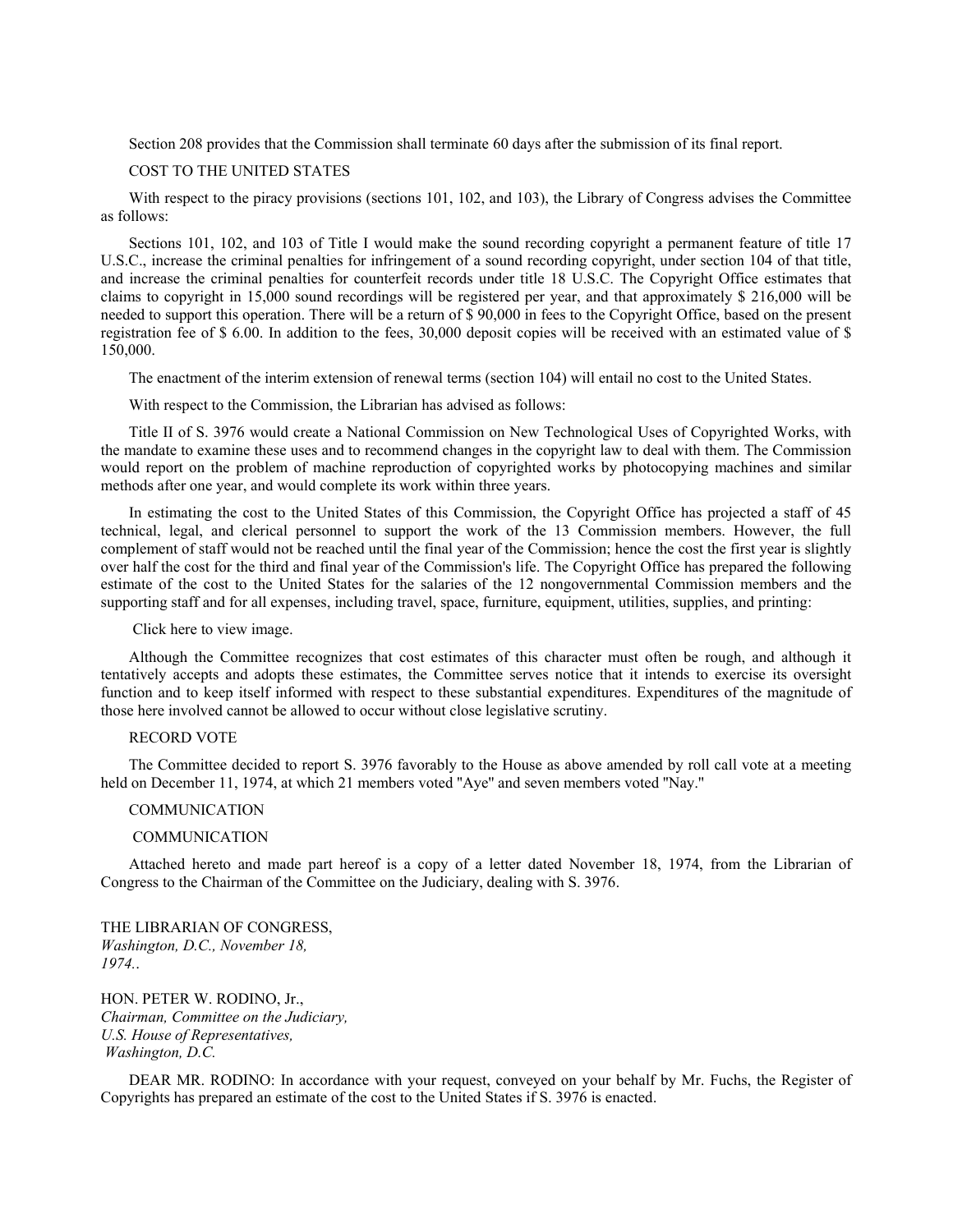S. 3976 consists of two titles. Section 101, 102, and 103 of Title I would make the sound recording copyright a permanent feature of title 17 U.S.C., increase the criminal penalties for infringement of a sound recording copyright, under section 104 of that title, and increase the criminal penalties for counterfeit records under title 18 U.S.C. The Copyright Office estimates that claims to copyright in 15,000 sound recordings will be registered per year, and that approximately \$ 216,000 will be needed to support this operation. There will be a return of \$ 90,000 in fees to the Copyright Office, based on the present registration fee of  $\frac{6}{9}$  6.00. In addition to the fees, 30,000 deposit copies will be received with an estimated value of \$ 150,000.

Section 104 of Title I of the legislation would extend until December 31, 1976 the copyright in works now in their second term of copyright and due to expire on December 31, 1974. This section will not result in any cost to the United States. The Committee may be interested to know that copyright in approximately 124,000 works will expire on December 31 of this year unless an interim extension of the term is passed. Of this total, approximately two-thirds are musical compositions. The Copyright Office estimates that an additional 13,350 copyrights are due to expire in calendar year 1975 and 15,300 in calendar year 1976. By the end of 1976 the total of copyrights affected by interim extension legislation would be approximately 153,500.

Title II of S. 3976 would create a National Commission on New Technological Uses of Copyrighted Works, with the mandate to examine these uses and to recommend changes int he copyright law to deal with them. The Commission would report on the problem of machine reproduction of copyrighted works by photocopying machines and similar methods after one year, and would complete its work within three years.

In estimating the cost to the United States of this Commission, the Copyright Office has projected a staff of 45 technical, legal, and clerical personnel to support the work of the 13 Commission members. However, the full complement of staff would not be reached until the final year of the Commission; hence the cost the first year is slightly over half the cost for the third and final year of the Commission's life. The Copyright Office has prepared the following estimate of the cost to the United States for the salaries of the 12 nongovernmental Commission members and the supporting staff and for all expenses, including travel, space, furniture, equipment, utilities, supplies, and printing:

Click here to view image.

If I can be of further assistance, please contact me.

Sincerely yours,

L. QUINCY MUMFORD,

*Librarian of Congress.*

# CHANGES IN EXISTING LAW MADE BY THE BILL, AS REPORTED

In compliance with clause 3 of Rule XIII of the Rules of the House of Representatives, changes in existing law made by the bill, as reported, are shown as follows (existing law proposed to be omitted is enclosed in black brackets, new matter is printed in italic, existing law in which no change is proposed is shown in roman):

### SECTION 3 OF PUBLIC LAW 92-140

SEC. 3. This Act shall take effect four months after its enactment except that section 2 of this Act shall take effect immediately upon its enactment. The provisions of title 17, United States Code, as amended by section 1 of this Act, shall apply only to sound recordings fixed, published, and copyrighted on and after the effective date of this Act [and before January 1, 1975], and nothing in title 17, United States Code, as amended by section 1 of this Act, shall be applied retroactively or be construed as affecting in any way any rights with respect to sound recordings fixed before the effective date of this Act.

\* \* \* \* \*

SECTION 104 OF TITLE 17 OF THE UNITED STATES CODE

## **§ 104. Willful infringement for profit.**

Any person who willfully and for profit shall infringe any copyright secured by this title, or who shall knowingly and willfully aid or abet such infringement, shall be deemed guilty of a misdemeanor, and upon conviction thereof shall be punished by imprisonment for not exceeding one year or by a fine of not less than \$ 100 nor more than \$ 1,000, or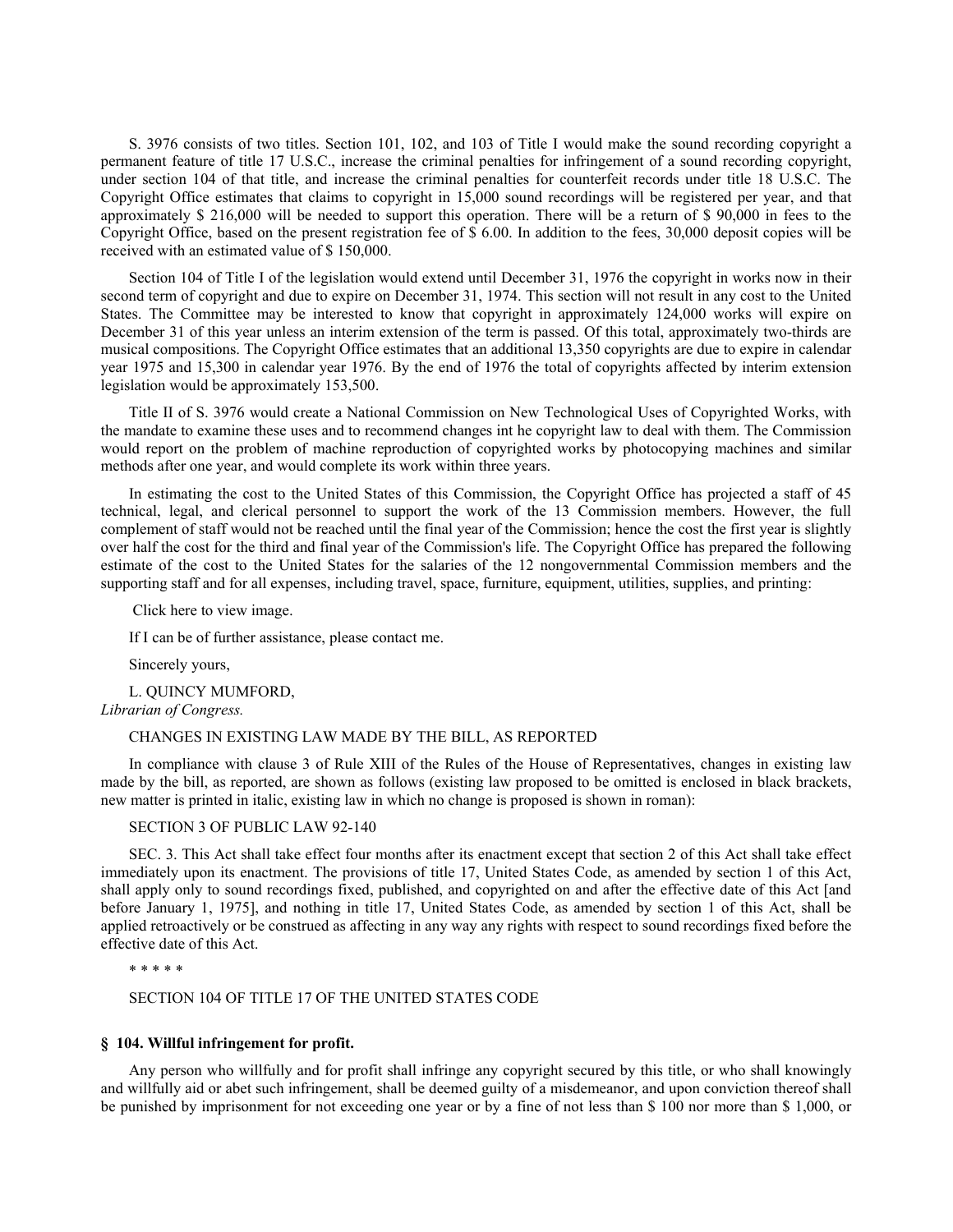both, in the discretion of the court: *Provided, however,* That nothing in this title shall be so construed as to prevent the performance of religious or secular works such as oratorios, cantatas, masses, or octavo choruses by public schools, church choirs, or vocal societies, rented, borrowed, or obtained from some public library, public school, church choir, school choir, or vocal society, provided the performance is given for charitable or educational purposes and not for profit. *Any person who willfully and for profit shall infringe any copyright provided by subsection 1(f) of title 17 of the United States Code as amended, or who should knowingly and willfully aid or abet such infringement, shall be fined not more than \$ 25,000 or imprisoned for not more than one year, or both, for the first offense and shall be fined not more than \$ 50,000 or imprisoned not more than two years, or both, for any subsequent offense.*

\* \* \* \* \*

#### SECTION 2318 OF TITLE 18 OF THE UNITED STATES CODE

### **§ 2318. Transportation, sales, or receipt of phonograph records bearing forged or counterfeit labels.**

Whoever knowingly and with fraudulent intent, transports, causes to be transported, receives, sells, or offers for sale in interstate or foreign commerce any phonograph record, disk, wire, tape, film, or other article on which sounds are recorded to which or upon which is stamped, pasted, or affixed any forged or counterfeited label, knowing the label to have been falsely made, forged, or counterfeited[.] shall be fined not more than [\$ 1,000] *\$ 25,000* or imprisoned *for* not more than one year, or both, *for the first such offense, and shall be fined not more than \$ 50,000 or imprisoned not more than two years, or both, for any subsequent offense.*

# CHANGES MADE IN EXISTING LAW BY THE BILL, AS REPORTED

In compliance with clause 3 of Rule XIII of the Rules of the House of Representatives, changes in existing law made by the bill, as reported, are shown as follows (existing law proposed to be omitted is enclosed in black brackets, new matter is printed in italic, existing law in which no change is proposed is shown in roman):

#### SECTION 3 OF PUBLIC LAW 92-140

SEC.3. This Act shall take effect four months after its enactment except that section 2 of this Act shall take effect immediately upon its enactment. The provisions of title 17, United States Code, as amended by section 1 of this Act, shall apply only to sound recordings fixed, published, and copyrighted on and after the effective date of this Act [and before January 1, 1975], and nothing in title 17, United States Code, as amended by section 1 of this Act, shall be applied retroactively or be construed as affecting in any way any rights with respect to sound recordings fixed before the effective date of this Act.

\* \* \* \* \*

SECTION 104 OF TITLE 17 OF THE UNITED STATES CODE

#### **§ 104. Willful infringement for profit.**

Any person who willfully and for profit shall infringe any copyright secured by this title, or who shall knowingly and willfully aid or abet such infringement, shall be deemed guilty of a misdemeanor, and upon conviction thereof shall be punished by imprisonment for not exceeding one year or by a fine of not less than \$ 100 nor more than \$ 1,000, or both, in the discretion of the court: *Provided, however,* That nothing in this title shall be so construed as to prevent the performance of religious or secular works such as oratorios, cantatas, masses, or octavo choruses by public schools, church choirs, or vocal societies, rented, borrowed, or obtained from some public library, public school, church choir, school choir, or vocal society, provided the performance is given for charitable or educational purposes and not for profit. *Any person who willfully and for profit shall infringe any copyright provided by subsection 1(f) of title 17 of the United States Code as amended, or who should knowingly and willfully aid or abet such infringement, shall be fined not more than \$ 25,000 or imprisoned for not more than one year, or both, for the first offense and shall be fined not more than \$ 50,000 or imprisoned not more than two years, or both, for any subsequent offense.*

\* \* \* \* \*

SECTION 2318 OF TITLE 18 OF THE UNITED STATES CODE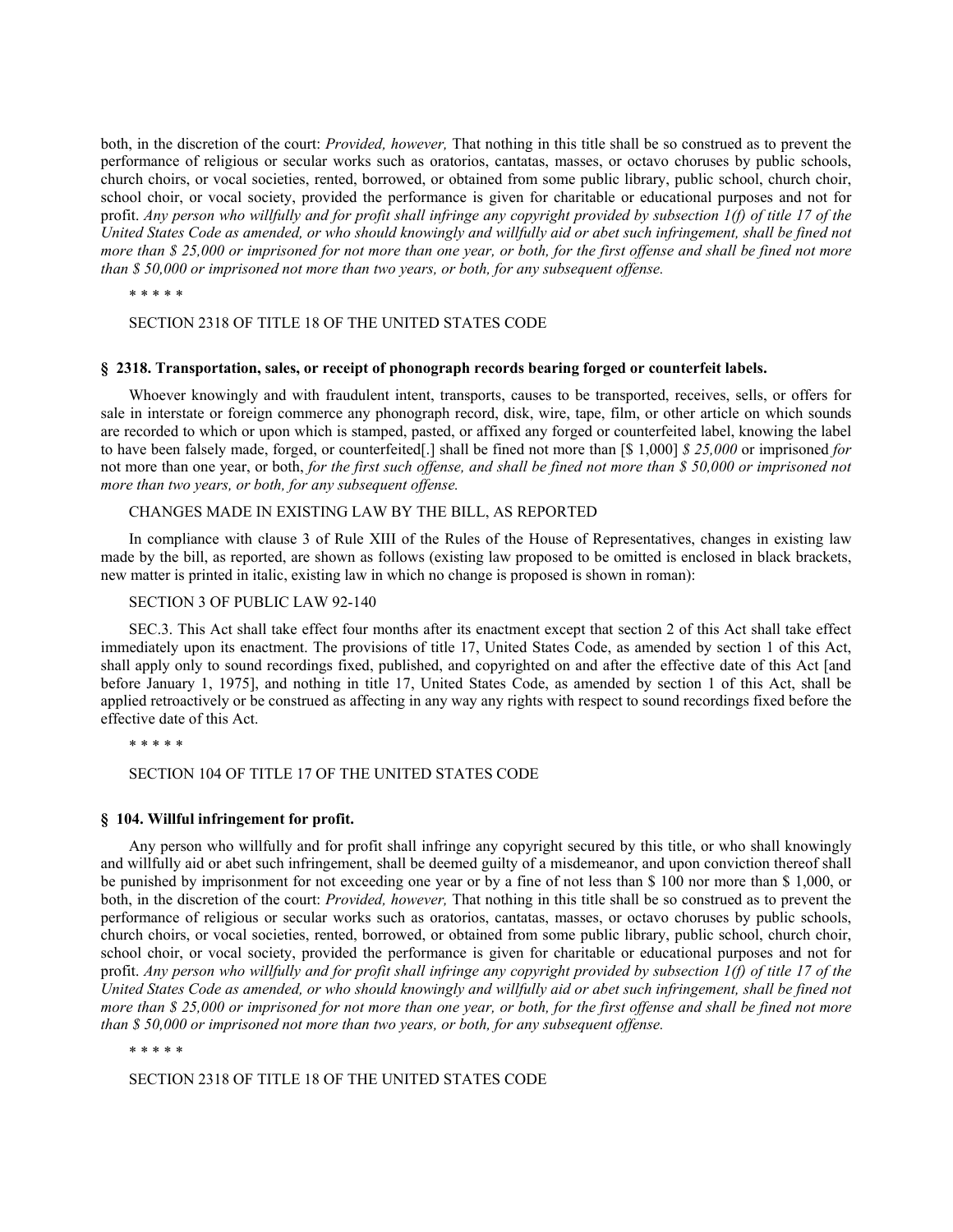### **§ 2318. Transportation, sales, or receipt of phonograph records bearing forged or counterfeit labels.**

Whoever knowingly and with fraudulent intent, transports, causes to be transported, receives, sells, or offers for sale in interstate or foreign commerce any phonograph record, disk, wire, tape, film, or other article on which sounds are recorded, to which or upon which is stamped, pasted, or affixed any forged or counterfeited label, knowing the label to have been falsely made, forged, or counterfeited[.] shall be fined not more than [\$ 1,000] *\$ 25,000* or imprisoned *for* not more than one year, or both, *for the first such offense, and shall be fined not more than \$ 50,000 or imprisoned not more than two years, or both, for any subsequent offense.*

## VIEWS OF HONORABLE ROBERT W. KASTENMEIER DISSENTING IN PART

# VIEWS OF HONORABLE ROBERT W. KASTENMEIER DISSENTING IN PART

The foregoing report conveys the views of the Committee majority as I understood them. For reasons often stated (e.g., in House Reports 92-605 and 92-1449) I cannot concur in the action of my colleagues in ordering a further extension of expiring renewal terms of copyright. It continues to be my belief that in too many instances the measure will operate to provide an unjustifiable windfall at the expense of the public domain.

#### ROBERT W. KASTENMEIER.

### VIEWS OF HONORABLE ROBERT F. DRINAN DISSENTING IN PART TO S. 3976

#### VIEWS OF HONORABLE ROBERT F. DRINAN DISSENTING IN PART TO S. 3976

If the only purpose of this bill were to extend existing copyrights for two more years, I would have no serious objection to it. To be sure, there is some doubt whether such an extension is calculated to promote ''the Progress of Science and useful Arts'' by giving artists exclusive rights to their works ''for limited Times.'' That constitutional directive is somewhat obscured when it is considered that many of the inventors and authors, whose product we seek to protect, have been dead for a very long time. Because the Subcommittee on Courts, Civil Liberties, and the Administration of Justice has placed revision of the entire copyright law high on its agenda for the 94th Congress, I support the two year extension as a matter of equity, fully aware that the 93rd Congress is about to adjourn.

But copyright extension is not the only aim of S. 3976. It also seeks to perpetuate protection for sound recordings, and to establish a ''National Commission on New Technological Uses of Copyrighted Works.'' First, with respect to the sound recording provisions--the so-called ''anti-piracy'' sections--I have previously set forth my views at some length. A few weeks ago, this Committee passed H.R. 13364, a bill which is nearly identical to Sections 101-103 of S. 3976.

In House Report No. 93-1389, filed on September 30, 1974, I explicated my reasons for opposing the bill to continue protection of sound recordings. In that report at pages 13-17, I explored fully my objections to the measure. I concluded that I could not "support this bill in its present form principally for three reasons:  $(1)$  we have not adequately examined the impact of this measure on the competitive aspects of the recording industry, on consumer prices, and on artistic freedom; (2) the criminal penalties in the bill are too severe; and (3) the proposal does not contain an expiration date.'' Since that occasion, no evidence has been presented to this Committee which would cause me to alter my view on the matter.

Second, S. 3976 also would establish a National Commission on New Technological Uses of Copyrighted Works. This 13 member commission would study the innovative aspects of copyright usage and report back to the Congress and the President. All members of the commission would be appointed by the President, and it is estimated that it would cost approximately \$ 2,461,400 to support its work for three years.

I cannot vote in favor of this provision because it gives to the President the sole power of appointment. Even the usual check of requiring the ''advice and consent'' of the Senate is absent. This arrangement is particularly objectionable when it is considered that the commission staff will be "an administrative part of the Library of Congress." It is quite beyond me why we should lodge exclusive control over the commission members with the Chief Executive. Furthermore, at least eight of its members are required to be chosen from persons who have a vested interest in preserving and extending copyrights. If anything is needed at this time, it is an independent judgment of the utility of the assumed benefits of copyright protection.

In addition the estimated cost for the three year work of the commission appears excessive. Almost \$ 2.5 million will be spent to examine new, emerging, and technical areas of copyrights. I think we could save the public a great deal of money if we merely authorized funds to support independent research on the subject. That would surely accomplish